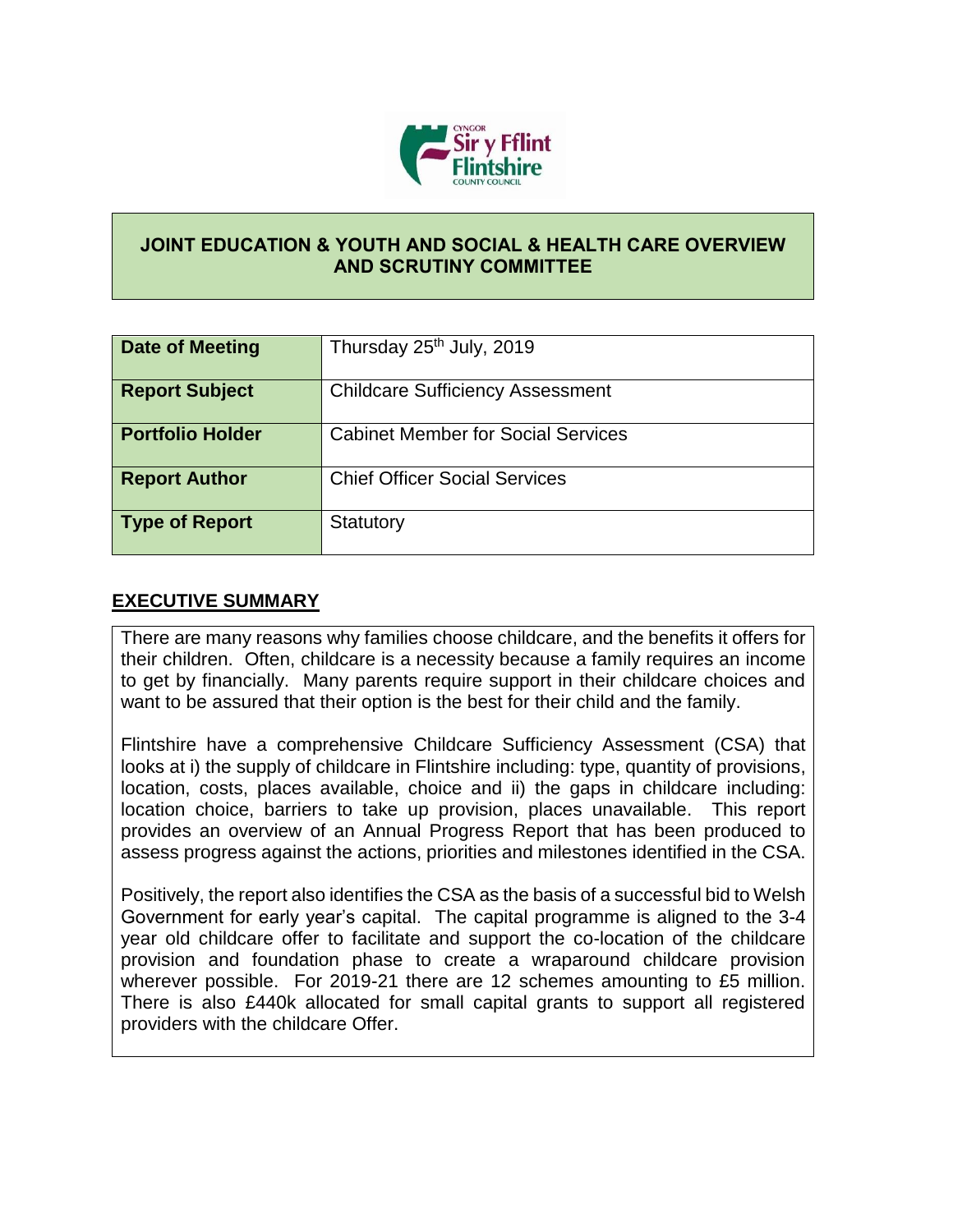|                | <b>RECOMMENDATIONS</b>                                                                                                                                                                                                                    |
|----------------|-------------------------------------------------------------------------------------------------------------------------------------------------------------------------------------------------------------------------------------------|
|                | Committee to scrutinise the effectiveness of the Council's strategic<br>response to securing sufficient, sustainable, and high quality, childcare<br>within the county that is responsive to the needs of children and their<br>families. |
| $\overline{2}$ | To support the on-going work and commitment to the delivery of the<br>Childcare Sufficiency Assessment every five years and the annual Progress<br>Report.                                                                                |

## **REPORT DETAILS**

| 1.00 | <b>EXPLAINING THE CHILDCARE SUFFICIENCY ASSESSMENT</b>                                                                                                                                                                                                                                                                                                                                                                                                                                                                                                                                                                                                                           |
|------|----------------------------------------------------------------------------------------------------------------------------------------------------------------------------------------------------------------------------------------------------------------------------------------------------------------------------------------------------------------------------------------------------------------------------------------------------------------------------------------------------------------------------------------------------------------------------------------------------------------------------------------------------------------------------------|
|      |                                                                                                                                                                                                                                                                                                                                                                                                                                                                                                                                                                                                                                                                                  |
| 1.01 | Many parents require support in their childcare choices and want to be<br>assured that their option is the best for their child and the family. Childcare<br>offers long-lasting social, economic and academic benefits for children and<br>parents. Studies have shown that children, including babies and infants,<br>benefit from a childcare environment. Finding quality childcare where<br>children are supported, engaged, encouraged and exposed to positive<br>attitude can help set the groundwork and support intellectual and social<br>outcomes. Parents often create social capital as a result of interaction with<br>other parents, benefitting their community. |
| 1.02 | The Childcare Act 2006 (the 2006 Act) provides a legislative basis for the<br>vital role local authorities' play as strategic leaders in the local provision of<br>childcare. The 2006 Act reinforces the framework within which local<br>authorities already work - in partnership with the private, voluntary,<br>independent, community and maintained sector - to shape and secure<br>children's services and focuses in particular on the provision of:                                                                                                                                                                                                                     |
|      | sufficient, sustainable and flexible childcare that is responsive to parents'<br>$\bullet$<br>needs                                                                                                                                                                                                                                                                                                                                                                                                                                                                                                                                                                              |
|      | This is developed with partners via the Flintshire Early Years Development<br>and Childcare Partnership (EYDCP) group in accordance with its Terms of<br>Reference; and;                                                                                                                                                                                                                                                                                                                                                                                                                                                                                                         |
|      | information, advice and assistance relating to childcare to parents,<br>$\bullet$<br>prospective parents and those with parental responsibility or care of a<br>child                                                                                                                                                                                                                                                                                                                                                                                                                                                                                                            |
|      | This is delivered by the Family Information Service under Section 27 of the<br>2006 Act). During 2018 the Dewis system was adopted as the childcare                                                                                                                                                                                                                                                                                                                                                                                                                                                                                                                              |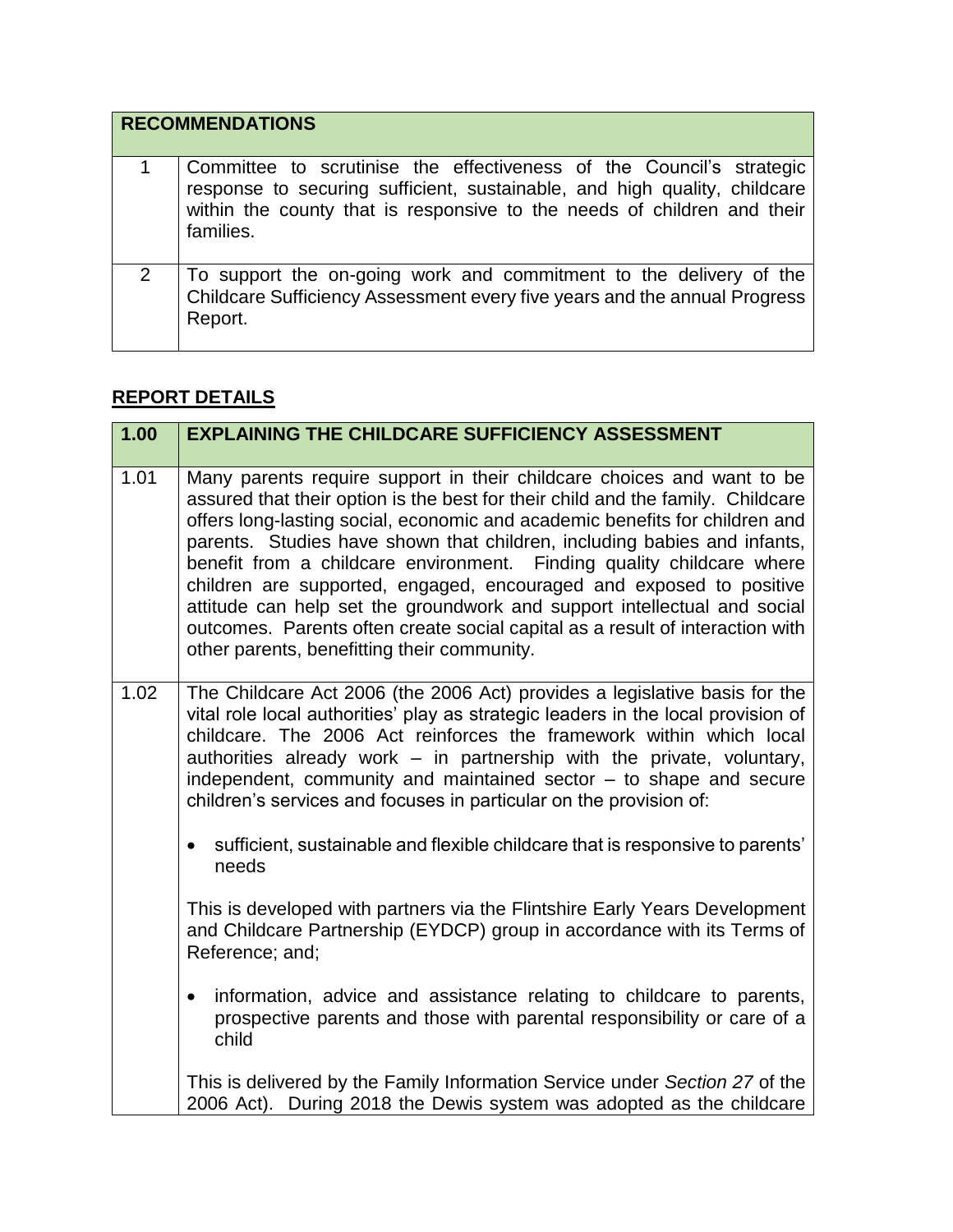|      | resource database by the Family Information Service, and progress<br>continues to be made on a new childcare website (www.fis.wales)<br>accessible online.                                                                                                                                                                                                                                                                                                                                                                                                                                                                                                                                                                   |
|------|------------------------------------------------------------------------------------------------------------------------------------------------------------------------------------------------------------------------------------------------------------------------------------------------------------------------------------------------------------------------------------------------------------------------------------------------------------------------------------------------------------------------------------------------------------------------------------------------------------------------------------------------------------------------------------------------------------------------------|
| 1.03 | The local authority has the responsibility and lead role in co-ordinating effort<br>across services; enabling different organisations such as childcare<br>providers from all sectors, Jobcentre Plus, community focused schools,<br>integrated family centres and local health services to work together to<br>secure sufficient high quality, sustainable provision that is responsive to the<br>needs of children and their families.                                                                                                                                                                                                                                                                                     |
|      | Section 22 of the 2006 Act places a duty on local authorities to secure, as<br>far as is reasonably practicable, provision of childcare that is sufficient to<br>meet the requirements of parents in their area to enable them to take up, or<br>remain, in work; or access education or training which could reasonably be<br>expected to assist them to obtain work. This duty is supported by the Welsh<br>Government PaCE programme (Parents and Childcare in Employment)<br>which is designed to tackle poverty through sustainable employment by<br>providing individual support to out of work parents who consider childcare<br>to be their main barrier to accessing employment and / or training<br>opportunities. |
|      | <b>Flintshire's Childcare Sufficiency Assessment</b>                                                                                                                                                                                                                                                                                                                                                                                                                                                                                                                                                                                                                                                                         |
|      |                                                                                                                                                                                                                                                                                                                                                                                                                                                                                                                                                                                                                                                                                                                              |
| 1.04 | The Childcare Act 2006 requires all Local Authorities in Wales to carry out<br>a Childcare Sufficiency Assessment (CSA) every five years. Flintshire's<br>CSA for 2017-2022 looks at the supply of childcare in Flintshire (including<br>type, quantity of provisions, location, costs, places available, choice) and<br>the gaps in childcare (including location, choice, barriers to take up<br>provision, places unavailable).                                                                                                                                                                                                                                                                                           |
| 1.05 | The CSA (Appendix 1), has been refreshed for 2019 through an Annual<br>Progress Report (Appendix 2), and details the actions, priorities and<br>milestones to maintain strengths and address areas for development. This<br>annual progress cycle sustains focus, and activity in supporting and<br>developing childcare provision, and is led by the Childcare Development<br>Officer for Flintshire.                                                                                                                                                                                                                                                                                                                       |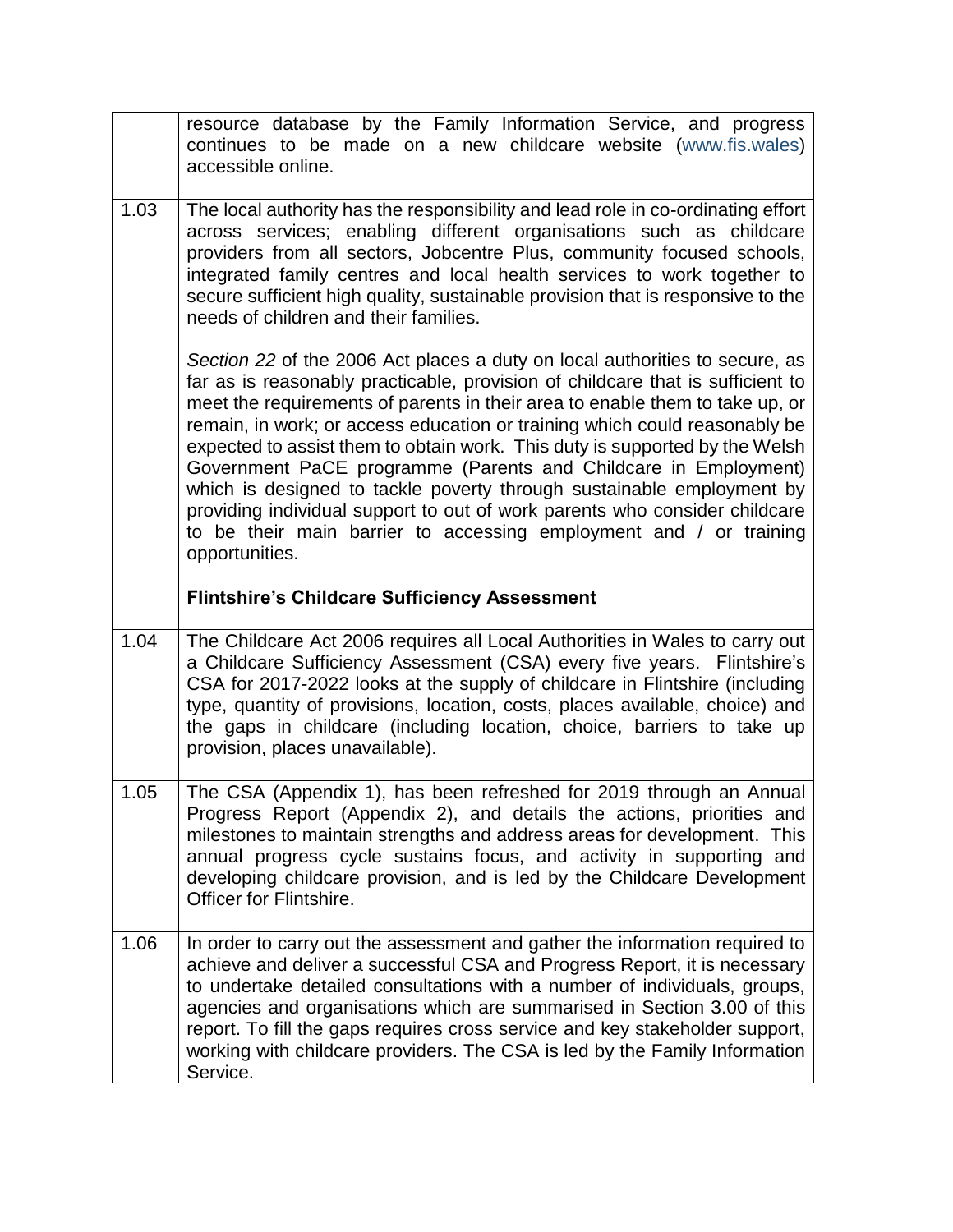| 1.07 | All of the information gathered for the Assessment and subsequent<br>Progress Report has been analysed to present a picture of childcare supply<br>and demand by post coded area as proscribed by the 2006 Act. In addition<br>to the collation of this quantitative statistical data, representative umbrella<br>organisations, providers and those accessing the childcare market have<br>been surveyed to provide qualitative information. (See Section 3.00 below).                                                                                            |
|------|--------------------------------------------------------------------------------------------------------------------------------------------------------------------------------------------------------------------------------------------------------------------------------------------------------------------------------------------------------------------------------------------------------------------------------------------------------------------------------------------------------------------------------------------------------------------|
|      | <b>Annual Progress Report - key issues</b>                                                                                                                                                                                                                                                                                                                                                                                                                                                                                                                         |
| 1.08 | The Annual Progress Report (Appendix 2) identifies core strengths including<br>an assessment that:                                                                                                                                                                                                                                                                                                                                                                                                                                                                 |
|      | $\checkmark$ childcare is well located and meets the needs of the majority of parents<br>$\checkmark$ childcare is generally reliable<br>$\checkmark$ the majority of respondents believed childcare is of good quality                                                                                                                                                                                                                                                                                                                                            |
| 1.09 | However, there are clear areas of pressure, and gaps, which have been<br>identified through an:                                                                                                                                                                                                                                                                                                                                                                                                                                                                    |
|      | $\triangleright$ assessment of demand<br>$\triangleright$ assessment of supply<br>$\triangleright$ analysis of supply and demand of overall provision<br>$\triangleright$ identification of issues facing specific categories of parents                                                                                                                                                                                                                                                                                                                           |
| 1.10 | The Annual Progress Report identifies the action/milestones that have been<br>achieved during 2018/19 to respond to the gaps and areas for development.<br>Highlights include work to:                                                                                                                                                                                                                                                                                                                                                                             |
|      | Recruit more childminders, particularly in rural areas<br>$\bullet$<br>Support the registration of Open Access Play-schemes<br>$\bullet$<br>Improve awareness, amongst agencies and training providers, of the<br>availability of crèche facilities in Flintshire<br>Provide more information relating to nannies on the Voluntary Approval<br>Scheme to be made available through the Family Information Service<br>(FIS) (this is currently under review by Welsh Government)<br>Encourage relevant childcare providers to widen the age range they<br>$\bullet$ |
|      | cater for<br>Promote of the availability of Working Tax Credits or Universal Credits<br>$\bullet$<br>and Employer Supported Schemes (including the new, nationwide Tax<br>Free Childcare scheme)                                                                                                                                                                                                                                                                                                                                                                   |
|      | Enhance and extend provision to meet the childcare needs of those<br>$\bullet$<br>working atypical hours before 8am, after 6pm, overnight and at<br>weekends                                                                                                                                                                                                                                                                                                                                                                                                       |
|      | Develop holiday care provision in Mold and Holywell<br>$\bullet$<br>Provide more Welsh medium childcare of all types across Flintshire,<br>$\bullet$<br>particularly full day care                                                                                                                                                                                                                                                                                                                                                                                 |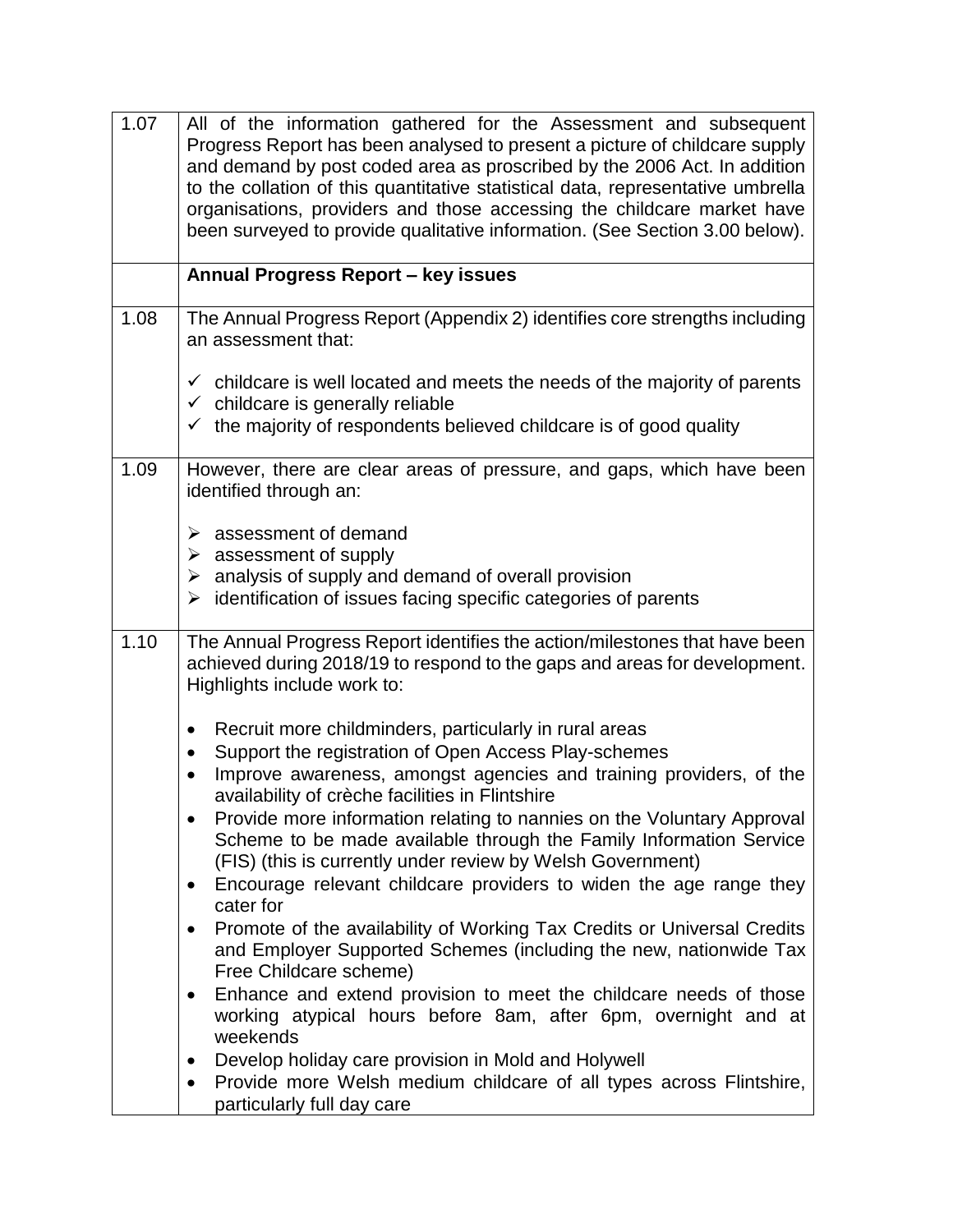|      | Supporting and encouraging all childcare settings to provide at least<br>$\bullet$<br>some bilingual elements<br>Encouraging families with other languages to use established childcare<br>$\bullet$<br>settings                                                                                                                                                                                                                                                                                                                                                                                                                                                                                                                                                                                                                                                                                                                                                                                                                                            |
|------|-------------------------------------------------------------------------------------------------------------------------------------------------------------------------------------------------------------------------------------------------------------------------------------------------------------------------------------------------------------------------------------------------------------------------------------------------------------------------------------------------------------------------------------------------------------------------------------------------------------------------------------------------------------------------------------------------------------------------------------------------------------------------------------------------------------------------------------------------------------------------------------------------------------------------------------------------------------------------------------------------------------------------------------------------------------|
|      | Many of these themes require sustained action with progress relating to<br>planned improvement milestones.                                                                                                                                                                                                                                                                                                                                                                                                                                                                                                                                                                                                                                                                                                                                                                                                                                                                                                                                                  |
| 1.11 | The next full CSA is due by 2022. Work is already taking place to improve<br>provider and parental involvement and feedback in the assessment to<br>ensure a deeper understanding of the issues to enhance the assessment of<br>demand, sufficiency and areas for development.                                                                                                                                                                                                                                                                                                                                                                                                                                                                                                                                                                                                                                                                                                                                                                              |
| 1.12 | Other issues reflected in the Action Plan include ongoing challenges to:                                                                                                                                                                                                                                                                                                                                                                                                                                                                                                                                                                                                                                                                                                                                                                                                                                                                                                                                                                                    |
|      | Secure continuing development and sustainability funding for the sector<br>$\bullet$<br>Consistent and regular promotion and prioritisation of the grants<br>$\bullet$<br>available to settings and parents<br>Enable continued investment in IT support for settings to be involved in<br>$\bullet$                                                                                                                                                                                                                                                                                                                                                                                                                                                                                                                                                                                                                                                                                                                                                        |
|      | the sufficiency assessment<br>Achieve consistency with other programmes including the 3-4 Year Old<br>$\bullet$<br>funded Childcare Offer reciprocating the offer with bordering counties or<br>Early Entitlement; FIS streamlining the Extra hands grant procedures;<br>Secure funding for the mandatory training schedule for supporting<br>$\bullet$<br>childcare providers and other training opportunities for Continuing<br>Professional Development (CPD);                                                                                                                                                                                                                                                                                                                                                                                                                                                                                                                                                                                           |
|      | Promoting level 2 and Level 3 courses across all settings and<br>$\bullet$<br>introduction of the qualifications framework.                                                                                                                                                                                                                                                                                                                                                                                                                                                                                                                                                                                                                                                                                                                                                                                                                                                                                                                                 |
| 1.13 | Work will continue throughout 2019/20 to respond to these challenges with<br>progress reported in the annual report for 2019/20.                                                                                                                                                                                                                                                                                                                                                                                                                                                                                                                                                                                                                                                                                                                                                                                                                                                                                                                            |
|      | <b>Childcare Offer and Capital Investment</b>                                                                                                                                                                                                                                                                                                                                                                                                                                                                                                                                                                                                                                                                                                                                                                                                                                                                                                                                                                                                               |
| 1.14 | From the Childcare Sufficiency Assessment and the Early Years partnership<br>Flintshire was able to submit a successful bid to Welsh Government for early<br>year's capital. The primary purpose of the capital programme, for the 3-4<br>year old childcare offer, is to facilitate and support the co-location of the<br>childcare provision and foundation phase to create a wraparound childcare<br>provision wherever possible. Any new building or refurbishment should<br>create an indoor and outdoor environment for children ages 3-4, which will<br>be calm, uplifting, safe and attractive as well as efficient, tough and flexible<br>representing good value for money for the lifetime of the building.<br>The<br>building must be a standard suitable for the delivery of registered childcare.<br>For 2019-21 there are 12 schemes of approx. £5million. There is also £440k<br>allocated for small capital grants to support all registered providers with the<br>Offer. Decisions are made on a partnership basis with key stakeholders, |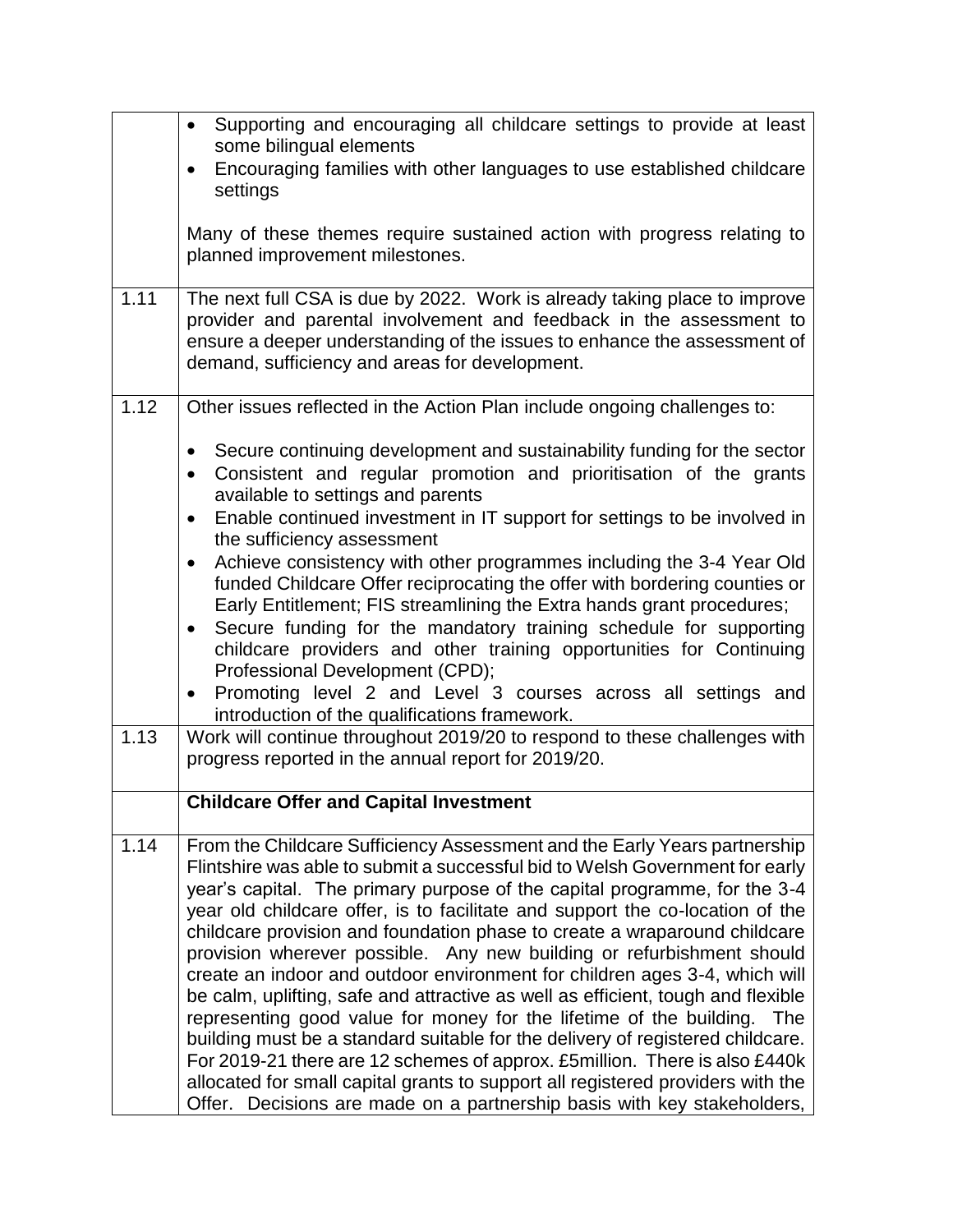|      | including the school modernisation team, head teachers, Early Years<br>Support team, umbrella organisation partners including Early Years Wales,<br>Mudiad Meithrin, PACEY and National Daycare Nursery Association.                                                                                                                                                                                                                                                                                                                                                                                                                                                                                                                                                                                                                                                                                                                                                                                                                                                                                                                                                                                                                                                             |
|------|----------------------------------------------------------------------------------------------------------------------------------------------------------------------------------------------------------------------------------------------------------------------------------------------------------------------------------------------------------------------------------------------------------------------------------------------------------------------------------------------------------------------------------------------------------------------------------------------------------------------------------------------------------------------------------------------------------------------------------------------------------------------------------------------------------------------------------------------------------------------------------------------------------------------------------------------------------------------------------------------------------------------------------------------------------------------------------------------------------------------------------------------------------------------------------------------------------------------------------------------------------------------------------|
| 1.15 | The Childcare Offer has been successful in Flintshire, however, the takeup<br>has been a 'disruptor' to other programmes including Flying Start and the<br>Foundation Phase. The partnership continually monitors the childcare<br>sufficiency and work together on any impacts due to a reduction in spaces,<br>and impacts on child pathways. For the first time in 11 years, 2019 saw the<br>need for Flying Start to introduce eligibility criteria being unable to make a<br>full offer in some locations due to closure of some settings e.g. Flint as a<br>short term remedial action. It has been necessary for cross-partner<br>approach to address some of the situations. Since the introduction of the<br>Offer there are 12 out of 30 holiday play schemes providing care from three<br>years old. And out of 24 After School Clubs registered to care for 3 year<br>olds 8 have recently extended their registration to this lower age range.<br>Some are now remodelling their business model and are catering for before<br>and after school provision, catering for children in the extended age range<br>of 8-11 years. Some childminders wishing to increase their numbers have<br>been deterred due to incurred costs from Flintshire's planning department. |
| 1.16 | Information to parents and settings is available through a variety of<br>mechanisms including 'Childcare Choices' Welsh Government booklets.                                                                                                                                                                                                                                                                                                                                                                                                                                                                                                                                                                                                                                                                                                                                                                                                                                                                                                                                                                                                                                                                                                                                     |

mechanisms including 'Childcare Choices', Welsh Government booklets, FISF newsletters to childcare settings, DEWIS, FIS Childcare Choices, FISF 'help with childcare costs' leaflet, universal credit support, social media and the [www.fis.wales](http://www.fis.wales/) website.

| 2.00 | <b>RESOURCE IMPLICATIONS</b>                                                                                                                                                                                                                                                                                                                                                                                                                                                                                                                                                                                                                        |
|------|-----------------------------------------------------------------------------------------------------------------------------------------------------------------------------------------------------------------------------------------------------------------------------------------------------------------------------------------------------------------------------------------------------------------------------------------------------------------------------------------------------------------------------------------------------------------------------------------------------------------------------------------------------|
| 2.01 | The local Authority is required to carry out a full CSA every five years and<br>produce an annual review of the CSA's Action Plan. The Flintshire County<br>Council Childcare budget is used to support the expenditure for these<br>processes, however, the budget has been considerably reduced since<br>2015/16 and the Childcare Development Officer post and administrative<br>support post are funded from Grant. During 2018-19 the childcare grant was<br>used by December. A business case was presented to Welsh Government<br>and extra grant monies secured for a further quarter (Jan $-$ Mar) to meet<br>parent and setting requests. |
| 2.02 | The FIS Training Schedule is funded from the Children and Communities<br>grant. This Training Schedule generates a small income which provides for<br>delivery of a further Training Schedule for childcare providers across the<br>county.                                                                                                                                                                                                                                                                                                                                                                                                         |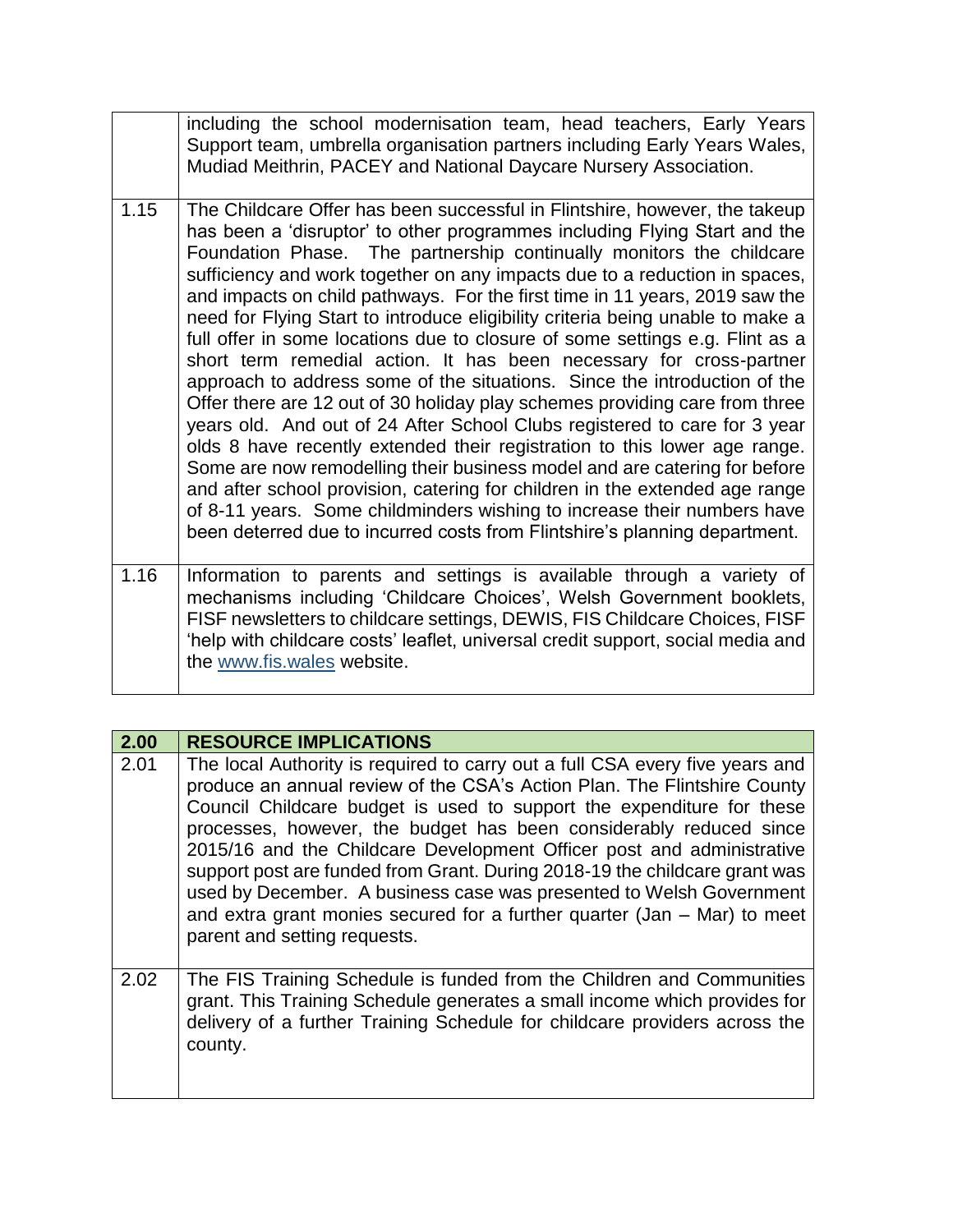- 2.03 | Occasional additional funding streams are secured to support the work of the Childcare Development team. For example the Disabilities Consortia applies grant funding administered by Action for Children which enables the processing of the Extra Hands grants, including the Childcare Offer SEN grant.
- 2.04 Significant childcare capital funding has been secured for 2019-21. Governance arrangements have been developed to ensure appropriate oversight and project support/management both within Flintshire and with Welsh Government as part of the grant conditions.
- 2.05 There is also £440k allocated for small capital grants to support all registered providers with the Offer. Decisions are made on a partnership basis with key stakeholders, including the school modernisation team, head teachers, Early Years Support team, umbrella organisation partners including Early Years Wales, Mudiad Meithrin, PACEY and National Daycare Nursery Association.

| 3.00 | <b>CONSULTATIONS REQUIRED / CARRIED OUT</b>                                                                                                                                                                                                                                                                                                                                                                                                                                                             |
|------|---------------------------------------------------------------------------------------------------------------------------------------------------------------------------------------------------------------------------------------------------------------------------------------------------------------------------------------------------------------------------------------------------------------------------------------------------------------------------------------------------------|
| 3.01 | In order to gather the information required to achieve and deliver a<br>successful Childcare Sufficiency Assessment and Action Plan, it is crucial<br>to consult with a wide range of stakeholders.<br>Under schedule 2 of the Statutory Guidance appropriate stakeholders have<br>been identified and involved in the undertaking of the Assessment and the<br>development of the Action plan. They include:                                                                                           |
|      | • Safeguarding Children Board;<br>Umbrella / Professional partner organisations - Included on the<br>$\bullet$<br>membership list for the Early Years Development and Childcare<br>Partnership (EYDCP) are:<br>o Early Years Wales (previously Wales Pre-school Playgroups<br>Association (Wales PPA));<br>o Mudiad Meithrin;<br>National Day Nursery Association (NDNA);<br>$\circ$<br>o Professional Association for Childcare and Early Years<br>(PACEY);<br>o Clybiau Plant Cymru Kids Club (CPCKC) |
|      | The Childcare Act 2006 states that the EYDCP is responsible for<br>"ensuring the fulfilment of the duty under Section 22 and Section 26 of<br>the Childcare Act to secure sufficient childcare provision and to assess, on<br>an annual basis, the sufficiency of childcare in the Local Authority area."<br>(WG Guidance Circular 013/2008 p6). The Flintshire EYDCP will work                                                                                                                         |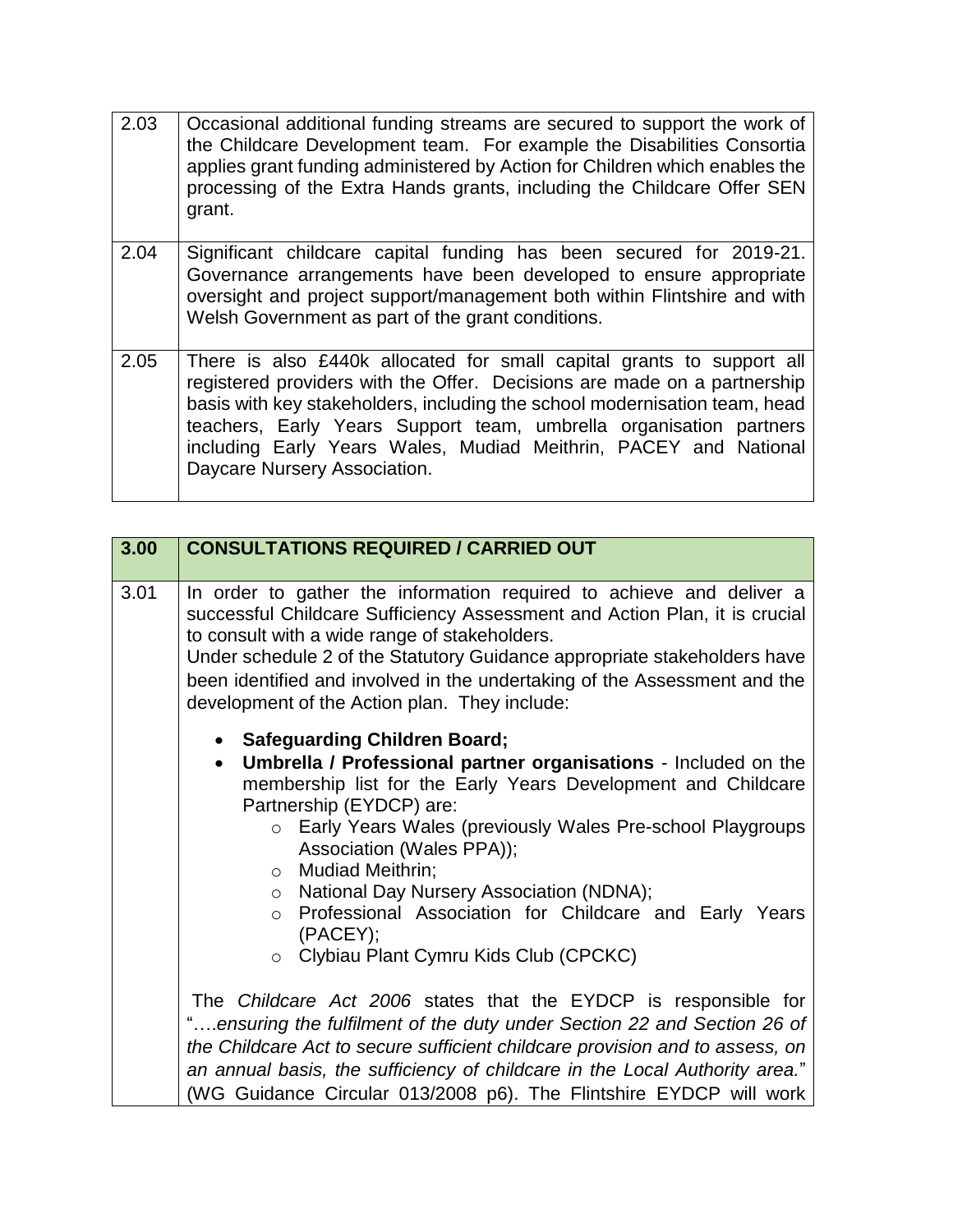collaboratively with relevant agencies to achieve the priorities identified in any Action Plans of the statutory *Childcare Sufficiency Assessment* (CSA). (Extracted from Flintshire EYDCP Terms of Reference – please refer to Appendix 4).

- **Welsh Medium Education Forum** The lead officer for the Welsh Medium Education Forum chairs this forum as it regularly discusses issues related to childcare and early years education. These matters are also discussed at the Early Entitlement Partnership meetings which the Childcare Development Officer attends. And conversely the Welsh Medium Education Forum Chair, alongside the Mudiad Meithrin's Deputy Manager for North and Mid-Wales region regularly attend the Flintshire EYDCP where there is assured co-ordination of issues related to local childcare in the Welsh medium sector;
- **Strategic Play Forum** The Childcare Development Officer regularly corresponds with the Flintshire Play Development Team; attends Play Sufficiency seminars and is a member of the Strategic Play Forum. The Play Development Officer has provided a 100% response to all CSA surveys of Open Access Play-schemes, both registered and excepted;
- **Job Centre Plus**  The Job Centre Plus service is represented at Flintshire EYDCP meetings by PaCE (Parents, Childcare and Employment) representatives;
- **Care Inspectorate Wales** –The Early Years and Family Support Service Manager / nominated deputy attends a Biannual Engagement meeting with CIW. The Family Information Service team receives weekly reports from CIW containing the latest registered, cancelled and suspended registrations in the County;
- **Family Information Service** The Family Information Service has provided integral support in the processing of SASS returns and the parental and employer surveys and this information has been used to inform the supply and demand sections of the CSA. The completed CSA is published and promoted via FIS information sharing channels so that it is accessible to parents / carers, childcare workers and other professionals with an interest in the sector;
- **Neighbouring Local Authorities** Regular contact is maintained with neighbouring local Authorities which include Wrexham County Borough Council, Denbighshire County Council and Cheshire West and Chester. Through consultation with cross border colleagues we have been able to share information regarding Early Years education places and parental enquiries. This information is included within the Cross Border section of the CSA report (Section 12);
- **Local Employers** FIS support local employers by providing information to employees; attending jobs fairs; providing outreach support and surveying employers for the Childcare Sufficiency Assessment. Local employers were contacted and several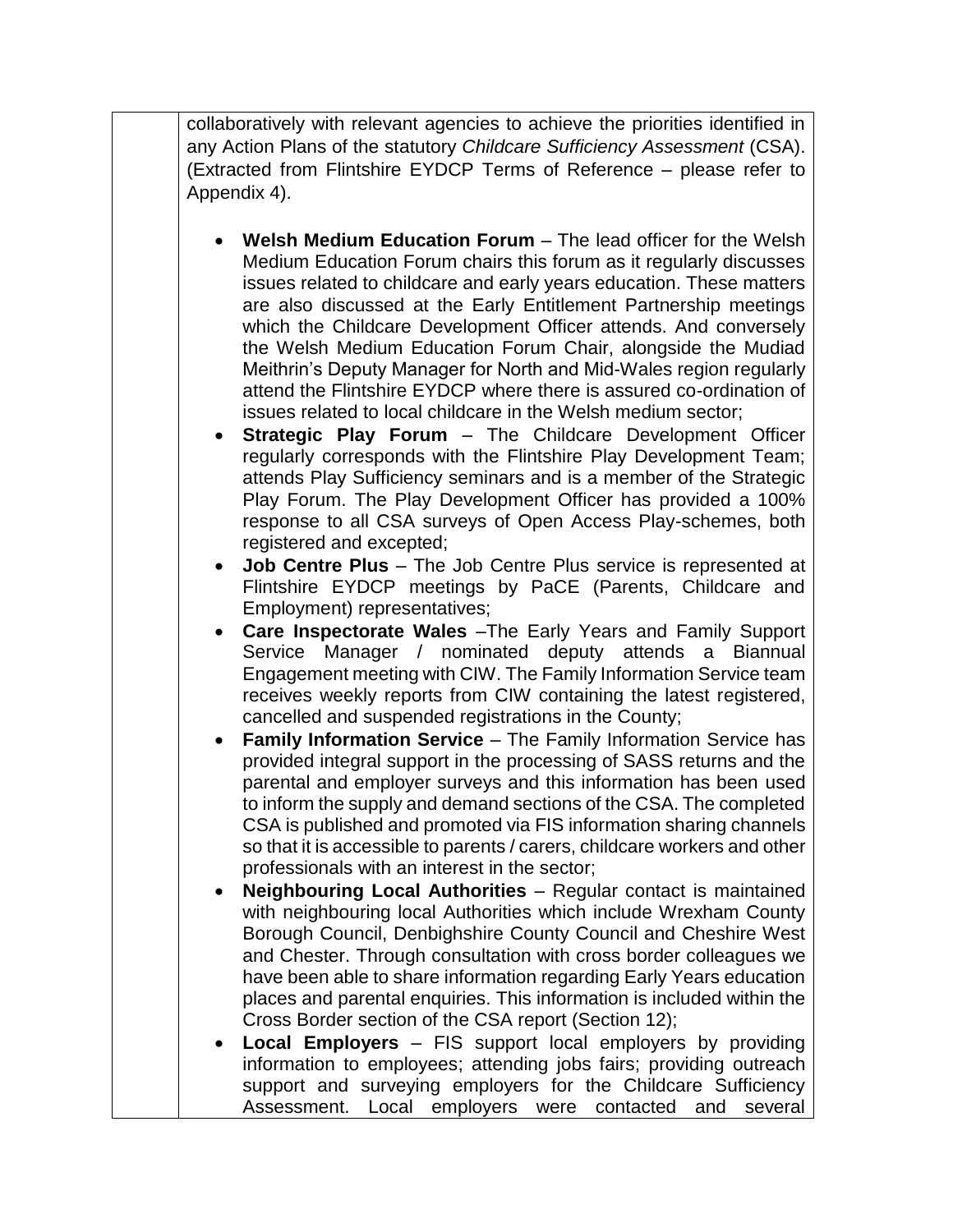completed a postal survey and this provided an insight into barriers that are faced by parents returning to work and the range of childcare services that are required to meet their needs. **Other stakeholders** consulted include – schools; local authority departments such as Planning, Housing, Lifelong Learning; the Healthy Pre-schools team and social housing landlords including Clwyd Alyn Housing Association. This consultation usually took the form of emails and face to face discussions.

| 4.00 | <b>RISK MANAGEMENT</b>                                                                                                                                                                                                                                                                                                                                                                                                                                                                                                                                                                                                                         |
|------|------------------------------------------------------------------------------------------------------------------------------------------------------------------------------------------------------------------------------------------------------------------------------------------------------------------------------------------------------------------------------------------------------------------------------------------------------------------------------------------------------------------------------------------------------------------------------------------------------------------------------------------------|
| 4.01 | Staffing - The Childcare Development Officer and the Business Support<br>Assistant posts within the Childcare Development team are funded equally<br>from both the Flintshire County Council Childcare Budget and the new<br>Children and Communities grant - Childcare and Play (formerly the Out of<br>School Childcare grant prior to 2019/20). The FCC budget has, since<br>2015/16, faced considerable reductions and the Welsh Government funding<br>element has not increased for several years in line with inflation or increased<br>demand evidence - with a clear associated risk to available resources and<br>ongoing operations. |
| 4.02 | Process costs – As above, and funded from the Flintshire County Council<br>Childcare Budget, the CSA requires a staff commitment and a financial<br>commitment to cover surveying and consultation and production costs.                                                                                                                                                                                                                                                                                                                                                                                                                       |
| 4.03 | There is a statutory duty upon all Local Authorities in Wales to produce a<br>CSA; therefore failure to deliver a robust assessment will result in local<br>scrutiny and scrutiny from Welsh Government, alongside an impact on the<br>strategic planning and direction of the local childcare sector and a likely<br>impact on employment opportunities.                                                                                                                                                                                                                                                                                      |

| 5.00 | <b>APPENDICES</b>                                                             |
|------|-------------------------------------------------------------------------------|
| 5.01 | Appendix 1 - Childcare Sufficiency Assessment (March 2017) without<br>annexes |
| 5.02 | Appendix 2 – Childcare Sufficiency Assessment (March 2019)                    |